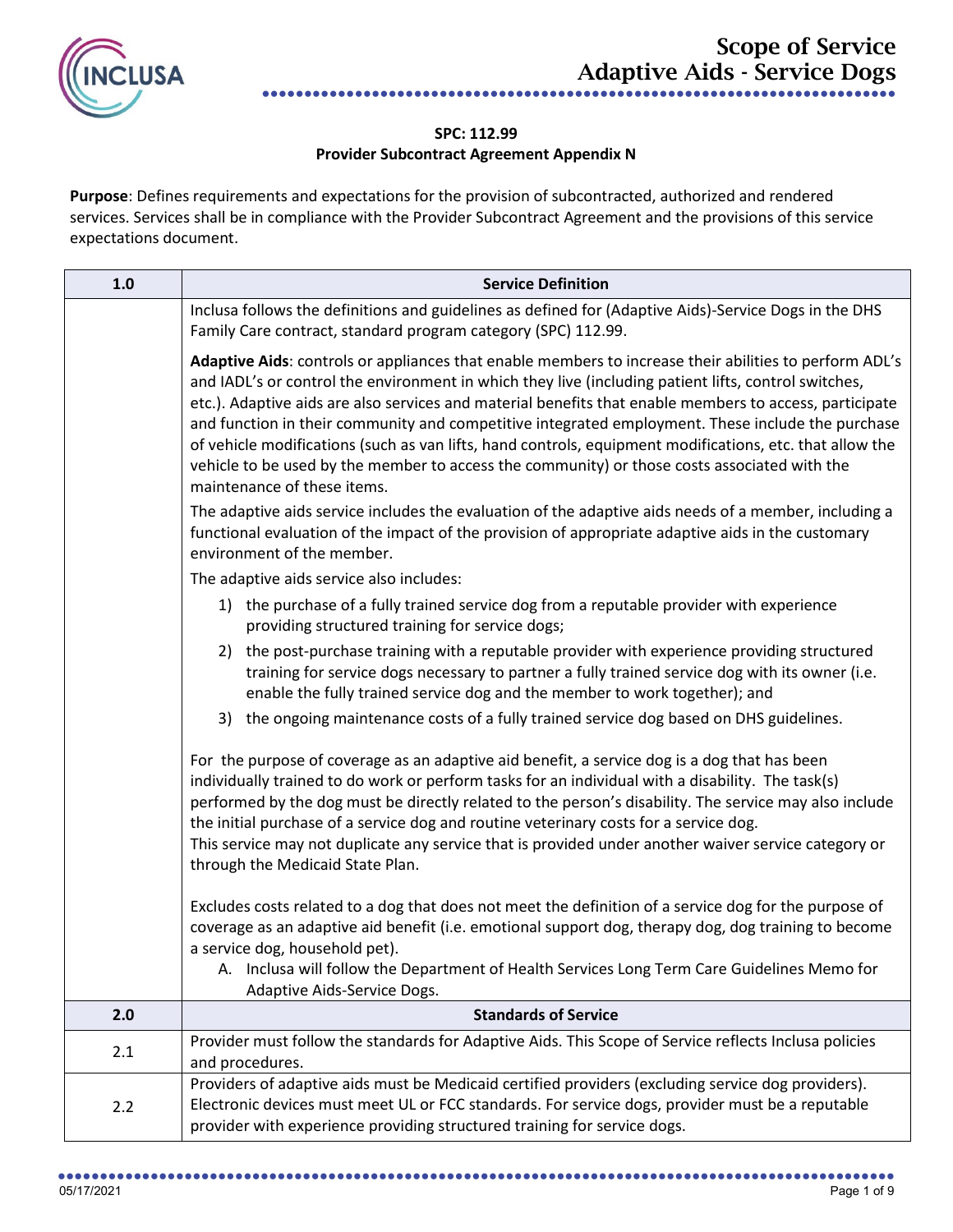| 2.3 | When a member obtains a service dog as a covered benefit, the member owns the service dog and<br>will be responsible for and liable for the actions of the service dog.                                                                                                                                                                                                                                                                                                                                                                                |
|-----|--------------------------------------------------------------------------------------------------------------------------------------------------------------------------------------------------------------------------------------------------------------------------------------------------------------------------------------------------------------------------------------------------------------------------------------------------------------------------------------------------------------------------------------------------------|
| 2.4 | Inclusa subcontracted providers of long-term care services are prohibited from influencing members'<br>choice of long-term care program, provider, or Managed Care Organization (MCO) through<br>communications that are misleading, threatening or coercive. Inclusa and/or the WI Department of<br>Health Services may impose sanctions against a provider that does so.<br>Per Wisconsin Department of Health Services (DHS), any incidents of providers influencing member<br>choice in a Family Care program must be reported to DHS immediately. |
| 2.5 | Service must be provided in a manner which honors member's rights such as consideration for<br>member preferences (scheduling, choice of provider, direction of work), and consideration for<br>common courtesies such as timeliness and reliability.                                                                                                                                                                                                                                                                                                  |
| 2.6 | Provider must incorporate practices that honor members' beliefs, being sensitive to cultural diversity<br>and diverse cultural and ethical backgrounds, including supporting members with limited English<br>proficiency or disabilities, and regardless of gender, sexual orientation, or gender identity. This<br>includes fostering attitudes and interpersonal communication styles in staff and providers which<br>respect members' cultural backgrounds.                                                                                         |
| 3.0 | <b>Service Description</b>                                                                                                                                                                                                                                                                                                                                                                                                                                                                                                                             |
| 3.1 | SPC 112.99 - Adaptive Aids-Service Dogs<br>Service dogs are authorized by Inclusa care management teams in order to increase an individual's<br>independence related to support needs as a result of a disability. The service dog will allow the<br>individual to manage their lives independently and significantly reduce the reliance of other people or                                                                                                                                                                                           |
| 3.2 | paid staff and schedules to meet their needs.<br>Americans with Disabilities Act<br>Inclusa follows the Americans with Disabilities Act (ADA) in defining Service Animals and all other                                                                                                                                                                                                                                                                                                                                                                |
|     | requirements set forth under the federal law:<br>Service dogs are defined as a dog that has been individually trained to do work or perform tasks for<br>an individual with a disability. The task(s) performed by the dog must be directly related to the<br>person's disability. The work or task a dog has been trained to provide must be directly related to the<br>person's disability. Dogs whose sole function is to provide comfort or emotional support do not<br>qualify as service animals under the ADA.                                  |
| 3.3 | Inclusa does not contract with agencies for the following:<br>• emotional support dogs<br>therapy dogs<br>independent or individual trainers for service dogs<br>organizations that train dogs for security purposes, including noise alerting dogs                                                                                                                                                                                                                                                                                                    |
| 3.4 | Inclusa teams will provide a copy of the Service Dog Coverage summary to members prior to the<br>authorization of a service dog.                                                                                                                                                                                                                                                                                                                                                                                                                       |
| 3.5 | Inclusa colleagues and members will accept and abide by each organization's established procedures<br>and policies related to the assessment, training, and ongoing monitoring of service dogs provided by<br>the organization. Should a service dog organization's policies and procedures be more stringent than<br>information listed in the Inclusa Service Dog Policy, the service dog organization's policies will<br>supersede those of Inclusa.                                                                                                |
| 3.6 | Inclusa Provider Relations colleagues will support and assist contracted service dog providers in<br>problem solving, contract matters, facilitating communication, and monitoring quality services.<br>Provider Relations is responsible for contract compliance oversight, quality monitoring, and<br>credentialing of providers.<br>Provider Relations designated colleagues will conduct caregiver background check audits for providers                                                                                                           |
|     | of service dogs on a rotating schedule. Caregiver background check audits are reviewed from the time<br>of initial contract with Inclusa or eight years, whichever is most recent.                                                                                                                                                                                                                                                                                                                                                                     |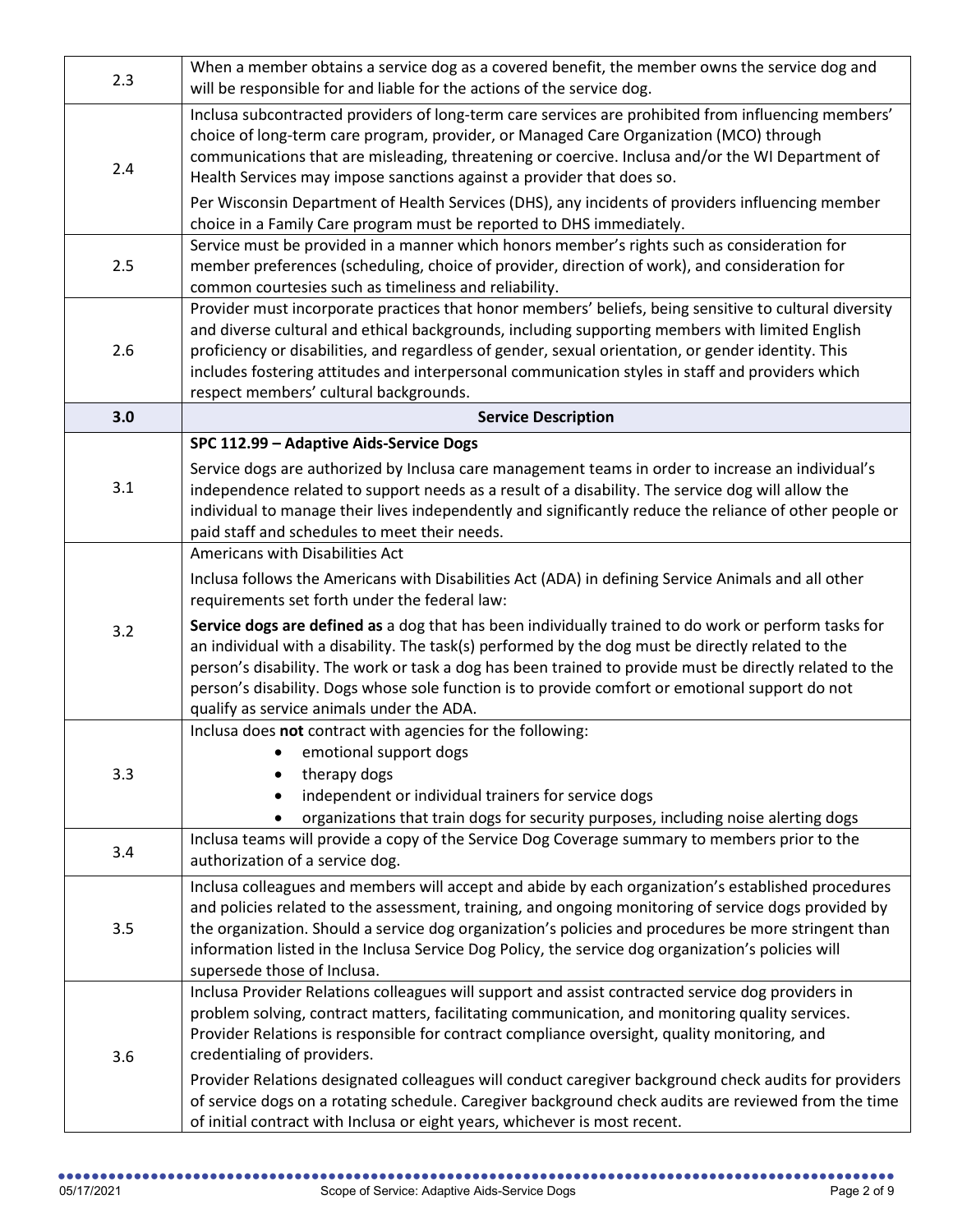|     | Inclusa IDT staff will ensure member or member's family/guardian respond to service dog provider                                                                                                         |
|-----|----------------------------------------------------------------------------------------------------------------------------------------------------------------------------------------------------------|
| 3.7 | when needed in a timely manner. Member and/or member's family/guardian may be required to sign                                                                                                           |
|     | an agreement to terms with a service dog provider. Inclusa IDT staff will ensure forms are completed                                                                                                     |
|     | and returned in a timely manner.                                                                                                                                                                         |
|     | Inclusa subcontracted providers of long-term care services are prohibited from influencing members'                                                                                                      |
| 3.8 | choice of long-term care program, provider, or Managed Care Organization (MCO) through                                                                                                                   |
|     | communications that are misleading, threatening or coercive. Inclusa and/or the WI Department of                                                                                                         |
|     | Health Services may impose sanctions against a provider that does so.                                                                                                                                    |
|     | Per Wisconsin Department of Health Services (DHS), any incidents of providers influencing member                                                                                                         |
|     | choice in a Family Care program must be reported to DHS immediately.                                                                                                                                     |
| 3.9 | Service must be provided in a manner which honors member's rights such as consideration for member                                                                                                       |
|     | preferences (scheduling, choice of provider, direction of work), and consideration for common<br>courtesies such as timeliness and reliability.                                                          |
| 4.0 | <b>Units of Service and Reimbursement Guidelines</b>                                                                                                                                                     |
|     | E1399 - Durable Medical Equipment, miscellaneous: includes the purchase of a fully trained service                                                                                                       |
|     | dog as defined above. The fully trained service dog must be purchased from a reputable provider that                                                                                                     |
|     | has experience providing structured training for service dogs to do work or perform tasks for an                                                                                                         |
|     | individual with a disability. The task(s) performed by the dog must be directly related to the person's                                                                                                  |
| 4.1 | disability. Service dog providers do not have to be Medicaid certified. There are no state or national                                                                                                   |
|     | licensing/accreditation standards that apply to service dog providers. This has to be determined by                                                                                                      |
|     | the MCO for each member/provider on a case-by-case basis. Ideally, the provider would be a                                                                                                               |
|     | member of Assistive Dogs International. If the provider is not a member of the ADI, it is expected that<br>the provider would be able to demonstrate that they meet or exceeds the ADI minimum standards |
|     | and ethics (available upon request from ADI).                                                                                                                                                            |
|     | Training- The post-purchase training necessary to partner a fully trained service dog with its owner                                                                                                     |
|     | (i.e. enable the fully trained service dog and the member to work together) as this training is                                                                                                          |
|     | necessary for the member to make use of the adaptive aid. This would be an example of "fitted to the                                                                                                     |
|     | member" customization similar to what is covered for other adaptive aids (example wheelchair                                                                                                             |
|     | modifications for fit). Reasonable travel costs (excluding mileage reimbursement) related to this                                                                                                        |
|     | training can be covered under the community transportation benefit because the travel is necessary                                                                                                       |
|     | for the member to access a waiver service. Food and lodging costs related to the training cannot be                                                                                                      |
|     | covered by the program because 42 CFR $\S$ 441.301(a)(2) does not provide federal financial<br>participation for the costs of room and board for home and community based waiver services.               |
| 4.2 | However, if the MCO determines that paying for the room and food is the best option they may do so,                                                                                                      |
|     | they just cannot include those payments in the encounter data and it cannot be considered in                                                                                                             |
|     | establishing capitation rates. This coverage also includes coverage of a replacement service dog in the                                                                                                  |
|     | event that a dog is determined to not be suitable for a member as a result of the owner/handler team                                                                                                     |
|     | training (in the same way that the replacement of any other adaptive aid is covered, if that aid is not                                                                                                  |
|     | working for the member).                                                                                                                                                                                 |
|     |                                                                                                                                                                                                          |
|     |                                                                                                                                                                                                          |
|     | T2029 - To be authorized per the Procedure Service Description and Unit Type.<br>Routine veterinary care consisting of both preventative veterinary services and routine care to                         |
|     | maintain or restore the health and functionality of the service dog. Routine veterinary care,                                                                                                            |
|     | preventative medications and equipment for service dogs that are included in the Adaptive Aids                                                                                                           |
| 4.3 | services are as follows:                                                                                                                                                                                 |
|     | Physical exams (annual or at the frequency recommended by a veterinarian)                                                                                                                                |
|     | Vaccinations (for example, vaccines for distemper; canine adenovirus-2 [hepatitis and<br>٠                                                                                                               |
|     | respiratory disease]; canine parvovirus-2; rabies; leptospirosis; coronavirus; canine                                                                                                                    |
|     |                                                                                                                                                                                                          |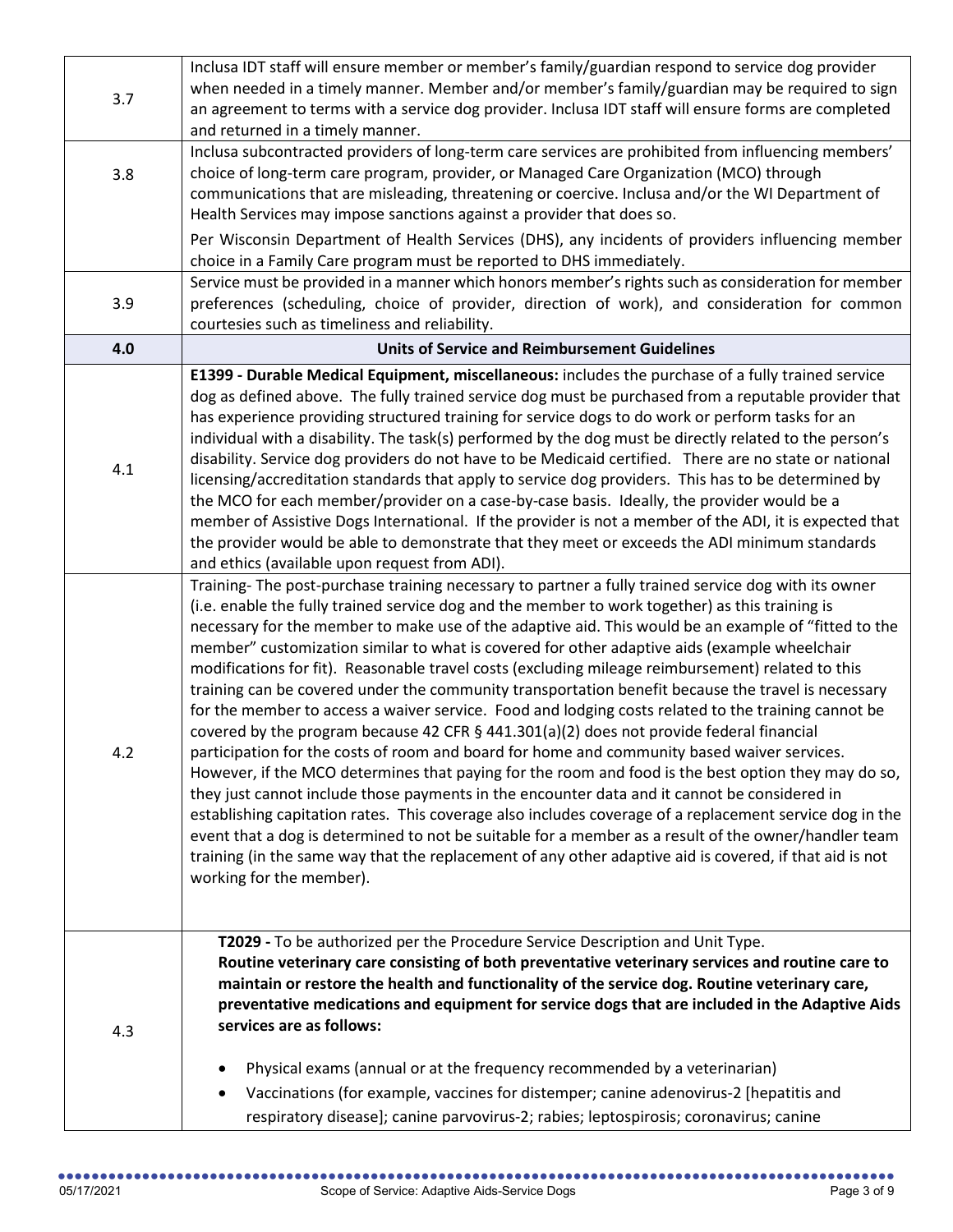|     | parainfluenza and Bordetella bronchiseptica [both are causes of 'kennel cough']; and Borrelia                                                                                                |
|-----|----------------------------------------------------------------------------------------------------------------------------------------------------------------------------------------------|
|     | burgdorferi [causes Lyme Disease])                                                                                                                                                           |
|     | Testing and diagnostics (for example, x-rays, MRIs, CT scans, ultrasounds, blood tests,<br>$\bullet$<br>urinalysis, fecal, heartworm)                                                        |
|     | Prescription medications (including Intravenous (IV) fluids and medications) prescribed by a<br>$\bullet$                                                                                    |
|     | veterinarian and approved by the Food and Drug Administration (FDA)                                                                                                                          |
|     | Prescription food prescribed by a veterinarian to treat a covered condition                                                                                                                  |
|     | ٠<br>Dental care to treat a covered condition                                                                                                                                                |
|     | $\bullet$                                                                                                                                                                                    |
|     | Vitamins and supplements prescribed by a physician to treat a covered condition                                                                                                              |
|     | Medical supplies (for example, bandages, casts and splints)                                                                                                                                  |
|     | <b>Preventive Medications</b>                                                                                                                                                                |
| 4.4 | Monthly medications to prevent heartworms<br>$\bullet$                                                                                                                                       |
|     | Monthly medication to prevent fleas, ticks and other parasites                                                                                                                               |
|     | <b>Equipment</b>                                                                                                                                                                             |
|     | Equipment necessary for the service dog to perform its function. Typical service dog equipment<br>includes, but is not limited to:                                                           |
|     | Dog food (i.e. batteries/energy for the adaptive aid)                                                                                                                                        |
|     | Leashes                                                                                                                                                                                      |
| 4.5 | Harnesses                                                                                                                                                                                    |
|     | Leads                                                                                                                                                                                        |
|     | Vests                                                                                                                                                                                        |
|     | ID patches                                                                                                                                                                                   |
|     | <b>Backpacks or saddlebags</b>                                                                                                                                                               |
|     | City/County annual license<br><b>Non-Covered Items and Services</b>                                                                                                                          |
|     | Items and services that are not covered include, but are not limited to the following:                                                                                                       |
|     |                                                                                                                                                                                              |
|     | The purchase, post-purchase training costs or maintenance costs of any dog that does not                                                                                                     |
|     | meet the definition of a service dog.                                                                                                                                                        |
|     | The costs of training a dog to become a service dog. Many members wish to purchase an                                                                                                        |
|     | untrained dog or puppy and then work with a trainer to train the dog to become a service dog                                                                                                 |
|     | (or train the dog on their own). While this is understandable, coverage is not provided for the<br>training of a dog to become a service dog because there is no guarantee that the dog will |
|     | actually succeed in becoming a service dog. A service dog that is being trained to be a service                                                                                              |
|     | dog is not yet a service dog and may "flunk" out and never actually become a service dog.                                                                                                    |
|     | The purchase price of the fully trained service dog obtained from a reputable third party                                                                                                    |
| 4.6 | provider presumably reflects the costs associated with the training of the dog (in the same                                                                                                  |
|     | manner in which the price of a wheel chair or any other type of manufactured good reflects                                                                                                   |
|     | the costs of its creation).                                                                                                                                                                  |
|     | Veterinary care that is:                                                                                                                                                                     |
|     | For conditions or diseases that cannot be cured. Treatment and care for progressive diseases                                                                                                 |
|     | or conditions that are irreversible and render the service dog unable to perform its adaptive                                                                                                |
|     | aid function. For example, hip dysplasia, chronical renal failure, terminal cancer and canine                                                                                                |
|     | degenerative myelopathy.<br>Holistic treatments (for example, acupuncture, chiropractic, laser therapy, herbal).<br>$\bullet$                                                                |
|     | Experimental medical procedures and medications. I.e. treatment or medication that is not                                                                                                    |
|     | generally accepted in the veterinary medical community as effective or proven. For example,                                                                                                  |
|     | clinical trials.                                                                                                                                                                             |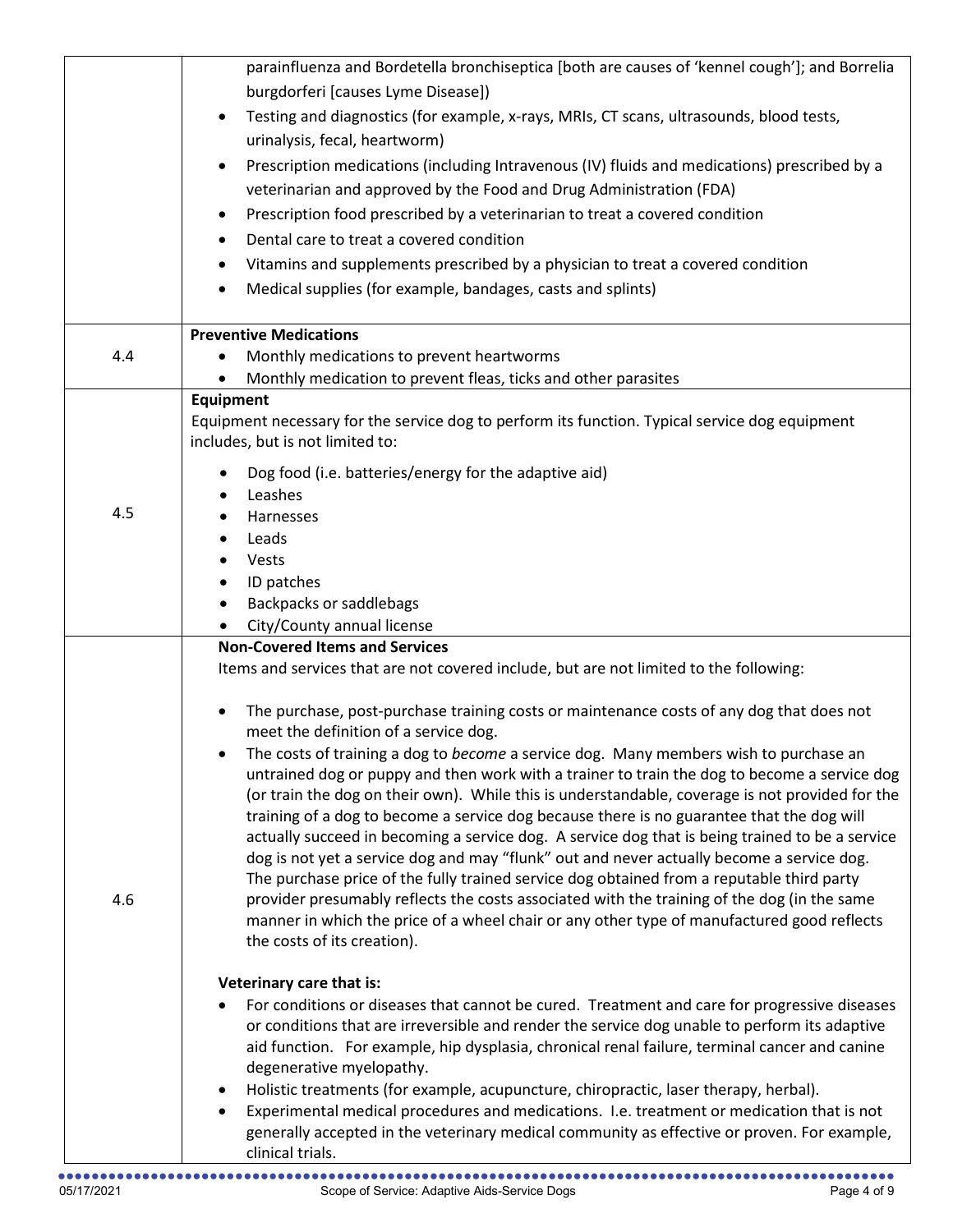|     | Cosmetic surgeries (for example, ear cropping and tail docking).<br>$\bullet$<br>Treatment and care related to breeding, pregnancy, whelping or nursing.<br>Dental cleanings unless used to treat a covered illness.<br>Organ transplants.<br>Equipment and items not necessary for the dog to perform its adaptive aid function. These are<br>items that any dog might need which are not specific to a service dog. For example:<br><b>Boarding</b><br>Grooming or grooming supplies (for example, non-prescription baths, ear cleanings, non-<br>٠                                                                                                                                                                                                                                                                                                                                                                                                                                            |
|-----|--------------------------------------------------------------------------------------------------------------------------------------------------------------------------------------------------------------------------------------------------------------------------------------------------------------------------------------------------------------------------------------------------------------------------------------------------------------------------------------------------------------------------------------------------------------------------------------------------------------------------------------------------------------------------------------------------------------------------------------------------------------------------------------------------------------------------------------------------------------------------------------------------------------------------------------------------------------------------------------------------|
|     | prescription shampoos and nail trims)<br>Non-prescription vitamins and mineral supplements<br>Dog park permits<br>Water bowls<br>Food dishes<br><b>Blankets</b><br><b>Toys</b>                                                                                                                                                                                                                                                                                                                                                                                                                                                                                                                                                                                                                                                                                                                                                                                                                   |
| 4.7 | Each service dog provider contracted with Inclusa will have rates established in the contract for<br>authorization and payment. Fees may include application fees and a purchase fee which covers the<br>service dog as well as training of member and service dog.<br>It is an expectation that service dog will be fully trained prior to delivery of the dog to members using                                                                                                                                                                                                                                                                                                                                                                                                                                                                                                                                                                                                                 |
| 4.8 | this service.                                                                                                                                                                                                                                                                                                                                                                                                                                                                                                                                                                                                                                                                                                                                                                                                                                                                                                                                                                                    |
| 5.0 | <b>Staff Qualifications and Training</b>                                                                                                                                                                                                                                                                                                                                                                                                                                                                                                                                                                                                                                                                                                                                                                                                                                                                                                                                                         |
| 5.1 | <b>Caregiver Background Checks</b><br>Providers will comply with all applicable standards and/or regulations related to caregiver background<br>checks and comply with Appendix H from the Inclusa Subcontract Agreement.                                                                                                                                                                                                                                                                                                                                                                                                                                                                                                                                                                                                                                                                                                                                                                        |
| 5.2 | Staff that provide services shall complete required training within six months of beginning<br>employment unless training is needed before the staff can safely provide the service.                                                                                                                                                                                                                                                                                                                                                                                                                                                                                                                                                                                                                                                                                                                                                                                                             |
| 5.3 | Provider agency must orient and train their staff on the Family Care Program, Inclusa, and<br>Commonunity <sup>™</sup> , the trademarked care management model of Inclusa. Support materials regarding<br>the Family Care Program and Commonunity <sup>™</sup> are available on the Inclusa website at www.inclusa.org.                                                                                                                                                                                                                                                                                                                                                                                                                                                                                                                                                                                                                                                                          |
| 5.4 | The provider agency must ensure that staff have received training on the following subjects pertaining<br>to the individuals served:<br>Knowledgeable about the unique abilities, preferences, goals, and needs of the person(s) with<br>disabilities<br>Trained to prevent transmission of communicable disease<br>$\bullet$<br>Demonstrate competence in communicating effectively with Inclusa members in order to<br>support the person's rights and outcomes                                                                                                                                                                                                                                                                                                                                                                                                                                                                                                                                |
| 5.5 | Organizations must meet the following minimum standards to contract with Inclusa for provision of<br>service dogs to its members:<br>Meet or exceed Assistance Dogs International (ADI) Minimum Standards and Ethics<br>Meet all requirements set forth in the subcontract agreement and this service manual<br>٠<br>Provide proof of general and professional liability insurance coverage (insurance face sheet or<br>$\bullet$<br>declarations page)<br>Provide a health guarantee and full health workup of service dogs prior to placement<br>$\bullet$<br>Have written policies establishing procedures for assessment, training, owner responsibilities,<br>$\bullet$<br>and ongoing monitoring of service dogs placed with Inclusa members. Agency will provide<br>member and/or family/guardian with written policies and procedures, and explain these to<br>the member, family/guardian, and Inclusa team<br>Possess, at a minimum, written policy that addresses the following:<br>٠ |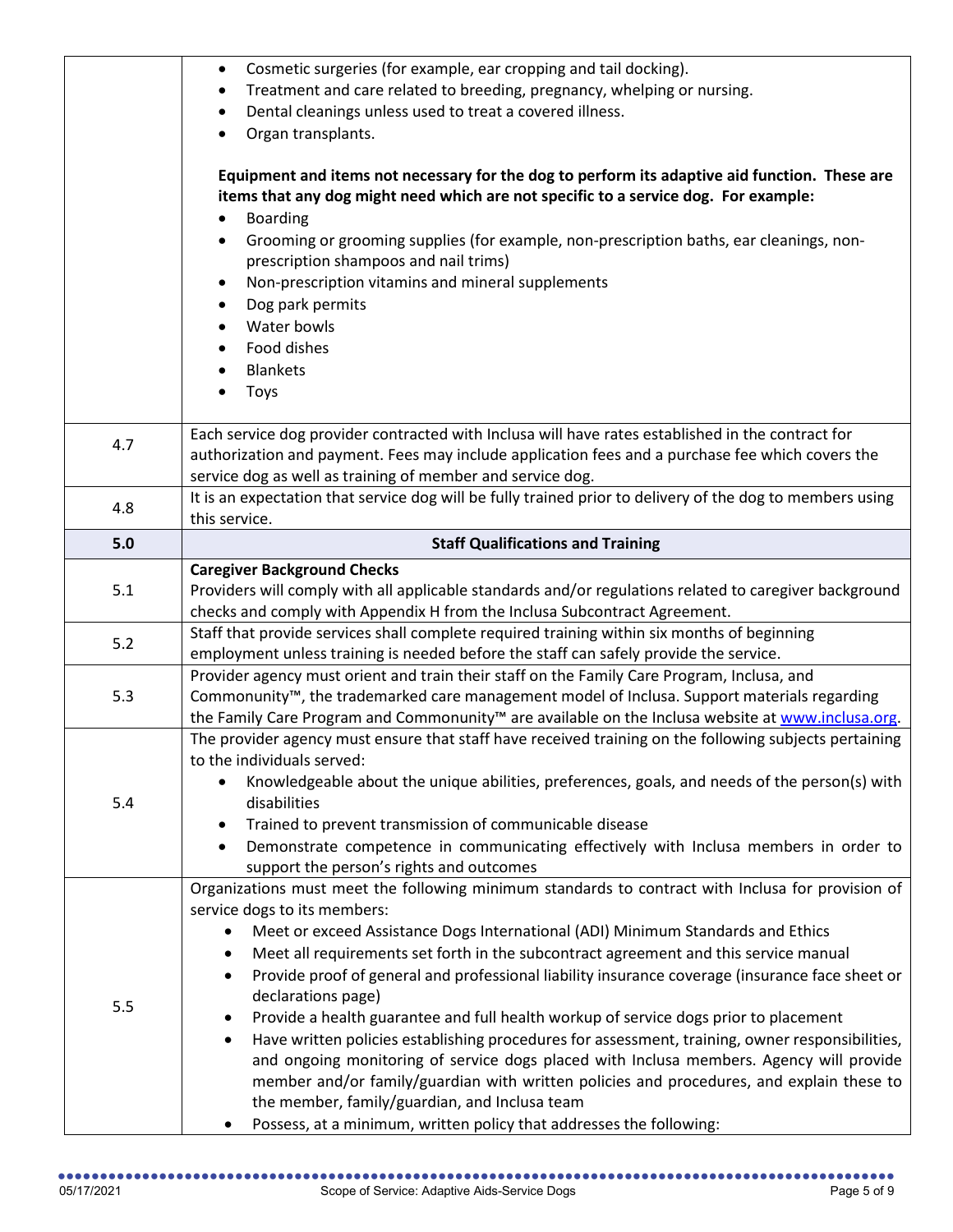|       | Types of service dogs offered (providing what services to humans and offering public<br>$\circ$                                                                            |
|-------|----------------------------------------------------------------------------------------------------------------------------------------------------------------------------|
|       | access level training)                                                                                                                                                     |
|       | Persons served by organization's service dogs or eligible for matching with a service dog<br>$\circ$                                                                       |
|       | Assessment and training of service dogs<br>$\circ$<br>Assessment and training of persons applying for service dog<br>$\circ$                                               |
|       | Supply and require use of organization's patch/symbol on dog at all times when in public<br>O                                                                              |
| 5.6   | Staff shall be trained in recognizing abuse and neglect and reporting requirements.                                                                                        |
| 5.7   | Services provided by anyone under the age of 18 shall comply with Child Labor Laws.                                                                                        |
|       | Compliant with DHS 12 Caregiver Background Check requirements: caregiver background checks on                                                                              |
| 5.8   | organization staff in contact with members and trainers in contact with members. Caregiver                                                                                 |
|       | background checks include a criminal and caregiver check. Such individuals may include assessment                                                                          |
|       | staff and training staff for a service dog organization                                                                                                                    |
| 6.0   | <b>Supervision and Staff Adequacy</b>                                                                                                                                      |
| 6.1   | The provider agency shall maintain adequate staffing to meet the needs of members referred by<br>Inclusa and accepted by the agency for service.                           |
| $6.2$ | Providers must have an acceptable backup procedure, including notification of member and agency<br>when provider is unable to show for a scheduled visit.                  |
|       | Provider agency will ensure:                                                                                                                                               |
|       | Staff are supervised and assessed to assure they are working effectively and collaboratively                                                                               |
|       | with members by conducting adequate on-site supervision and review.                                                                                                        |
| 6.3   | Performance issues with staff are addressed promptly and Inclusa teams are kept informed                                                                                   |
|       | about significant issues that affect the Inclusa member.                                                                                                                   |
|       | Supervisory staff are involved in assessment, goal planning and tracking, and supervision for<br>Inclusa members.                                                          |
|       | Provider staff are working collaboratively and communicating effectively with Inclusa staff.                                                                               |
|       |                                                                                                                                                                            |
|       |                                                                                                                                                                            |
| 7.0   | <b>Service Referral and Authorization</b>                                                                                                                                  |
| 7.1   | The Inclusa team will provide a written service referral form to the provider agency which specifies<br>the expected outcomes, amount, frequency and duration of services. |
|       | The provider agency must notify the Inclusa team within 30 business days of receiving a referral                                                                           |
|       | regarding the ability to accept the member for services. If the referral is accepted, notification should                                                                  |
| 7.2   | also include the anticipated start date or any delays in staffing by the requested start date.                                                                             |
|       | The provider agency must continue to report status of an open referral on a weekly basis to the                                                                            |
|       | Inclusa team until the referral is filled.                                                                                                                                 |
|       | The Inclusa team will issue a new written referral form when the tasks assigned, amount, frequency                                                                         |
| 7.3   | or duration of the service changes.                                                                                                                                        |
| 7.4   | The provider agency will retain copies of the referral forms in the agency file as proof of authorization.                                                                 |
|       | <b>Authorizations for Member Services</b>                                                                                                                                  |
|       | The Inclusa Provider Portal is used by providers to obtain information about current authorizations. In                                                                    |
|       | addition, the provider must use the portal to acknowledge all new authorizations. The provider                                                                             |
|       | agency is responsible for ensuring that only currently employed and authorized staff have access to                                                                        |
|       | the provider portal, and for using the member authorization information available on the portal to bill                                                                    |
| 7.5   | for services accurately.                                                                                                                                                   |
|       | For authorization needs such as new authorizations, additional units, or missing authorizations,                                                                           |
|       | during normal Inclusa business hours (8:00 a.m.-4:30 p.m.) the provider should:                                                                                            |
|       | 1) Contact the Inclusa team.                                                                                                                                               |
|       | If the team is not available, contact the Inclusa team's Unit Manager.<br>2)                                                                                               |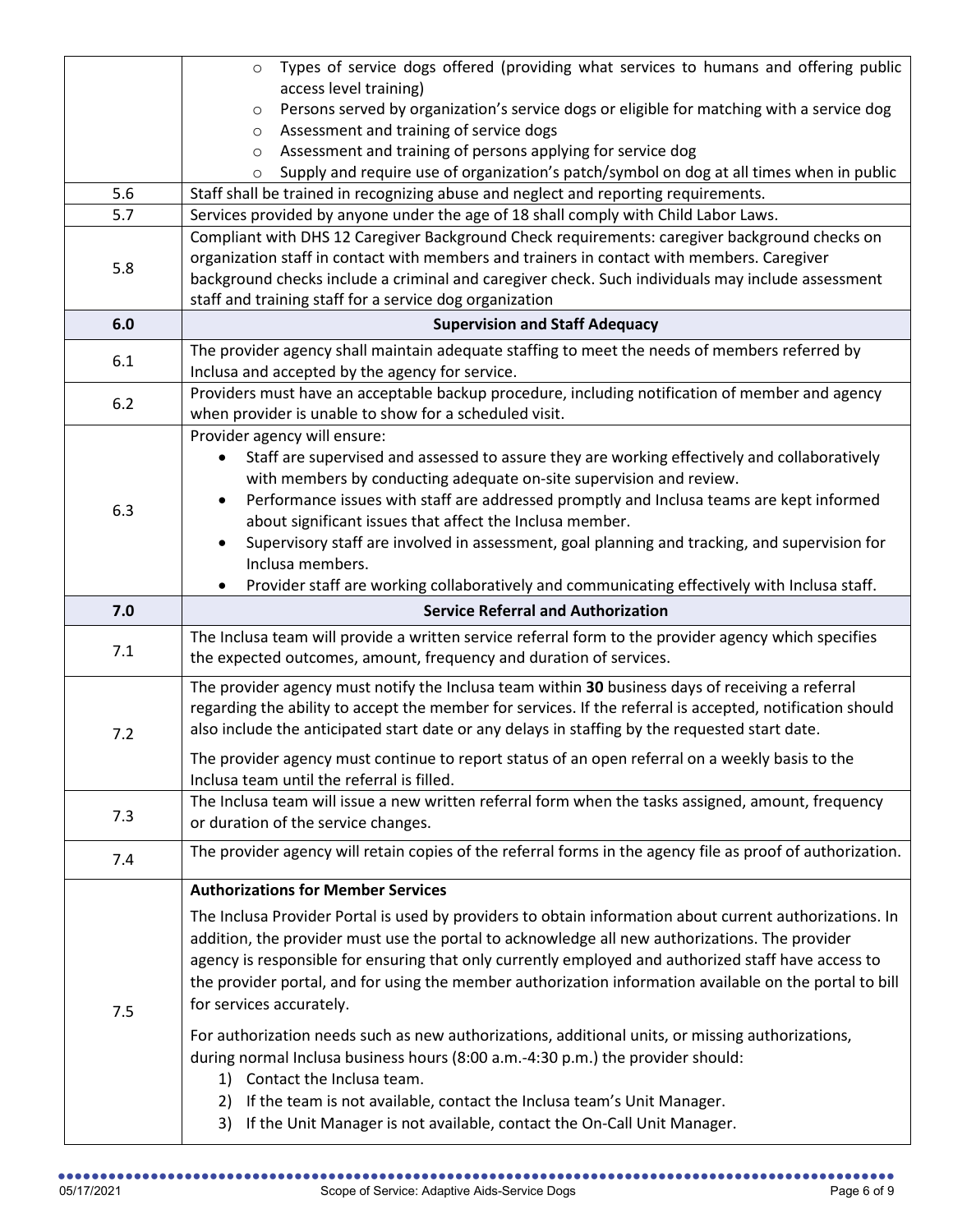|     | For authorization of services or products after Inclusa business hours, provider should contact the<br>After-Hours Authorization Line at 800-285-6425.                                                                                                                                                                                                                                                                                                                                                                                                                                                                                                                                                                                                                                                                                |
|-----|---------------------------------------------------------------------------------------------------------------------------------------------------------------------------------------------------------------------------------------------------------------------------------------------------------------------------------------------------------------------------------------------------------------------------------------------------------------------------------------------------------------------------------------------------------------------------------------------------------------------------------------------------------------------------------------------------------------------------------------------------------------------------------------------------------------------------------------|
|     | Questions regarding billing or claims for current authorizations and requests for Provider Portal<br>assistance should be directed to should be directed to Inclusa Provider Customer Service at<br>customerservice@inclusa.org or 888-544-9353.                                                                                                                                                                                                                                                                                                                                                                                                                                                                                                                                                                                      |
| 8.0 | <b>Communication, Documentation and Reporting Requirements</b>                                                                                                                                                                                                                                                                                                                                                                                                                                                                                                                                                                                                                                                                                                                                                                        |
| 8.1 | Inclusa communicates with providers regularly in the following formats:<br>Vendor forums<br>$\bullet$<br>Mass notifications via email, fax, or mail<br>$\bullet$<br>Notices for expiring credentialing<br>$\bullet$                                                                                                                                                                                                                                                                                                                                                                                                                                                                                                                                                                                                                   |
|     | Notices are sent to providers via email when the provider has email available to ensure timeliness of<br>communication.<br>Provider agencies are required to ensure that Inclusa Community Resources/Provider Relations<br>(CR/PR) staff, Inclusa teams, guardians and other identified members of the interdisciplinary team for<br>a member have accurate and current provider contact information to include address, phone<br>numbers, fax numbers, and email addresses.                                                                                                                                                                                                                                                                                                                                                          |
|     | Providers can update their information by contacting Provider Relations at 877-622-6700 (select<br>Option 2, then Option 3) or <b>ProviderRelations@inclusa.org</b> .                                                                                                                                                                                                                                                                                                                                                                                                                                                                                                                                                                                                                                                                 |
| 8.2 | The provider agency shall report to the Inclusa team whenever:<br>1. There is a change in service provider<br>There is a change in the member's needs or abilities<br>2.<br>The member or provider is not available for scheduled services (within 24 hours unless an<br>3.<br>alternate date is scheduled between provider and member)                                                                                                                                                                                                                                                                                                                                                                                                                                                                                               |
| 8.3 | Providers will notify MCO of formal complaints or grievances received from MCO members within 48<br>hours of receipt. Written notification of completed complaint investigations will be forwarded to the<br>Inclusa interdisciplinary team.                                                                                                                                                                                                                                                                                                                                                                                                                                                                                                                                                                                          |
| 8.4 | <b>Member Incidents</b><br>Provider agencies shall report all member incidents to the Inclusa team. Providers must promptly<br>communicate with the Inclusa team regarding any incidents, situations or conditions that have<br>endangered or, if not addressed, may endanger the health and safety of the member.                                                                                                                                                                                                                                                                                                                                                                                                                                                                                                                    |
|     | Acceptable means of communicating member incidents to the Inclusa team would be via phone, fax<br>or email within 24 hours. Additional documentation of incidents may be requested by the team or<br>Inclusa Quality Assurance.<br>Incident reporting resources and training are available in the Providers section of the Inclusa website<br>at www.inclusa.org.                                                                                                                                                                                                                                                                                                                                                                                                                                                                     |
| 8.5 | The provider agency must maintain the following documentation, and make available for review by<br>Inclusa upon request.<br>Provider meets the required standards for applicable staff qualification, training and<br>$\bullet$<br>programming<br>Verification of criminal, caregiver and licensing background checks as required.<br>Policy and procedure related to supervision methods by the provider agency including<br>frequency, intensity and any changes in supervision.<br>Policy and procedure for responding to complaints, inappropriate practices or matters<br>qualifying as member-related incidents. The policy and procedure should also cover<br>expectation of work rules work ethics and reporting variances to the program supervisor.<br>Employee time sheets/visit records which support billing to Inclusa. |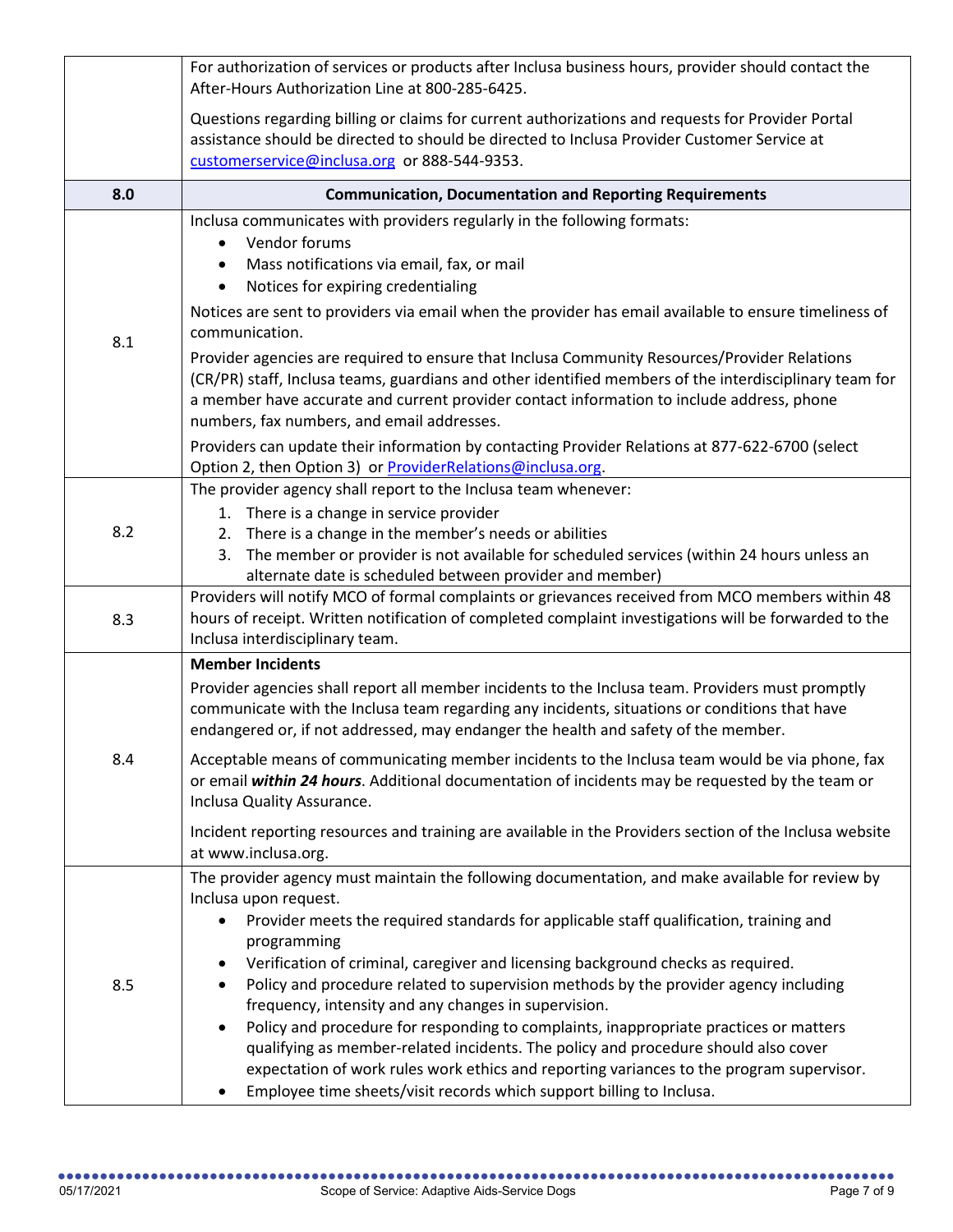| 9.0 | <b>Quality Assurance</b>                                                                                                                                                                                                                                                                                                                                                                                                                                                                                     |
|-----|--------------------------------------------------------------------------------------------------------------------------------------------------------------------------------------------------------------------------------------------------------------------------------------------------------------------------------------------------------------------------------------------------------------------------------------------------------------------------------------------------------------|
| 9.1 | <b>Purpose</b><br>Inclusa quality assurance activities are a systematic, departmental approach to ensuring and<br>recognizing a specified standard or level of care expected of subcontracted providers. These<br>methodologies are established to review and inspect subcontracted provider performance and<br>compliance.                                                                                                                                                                                  |
|     | Inclusa will measure a spectrum of outcomes against set standards to elicit the best picture of<br>provider quality.                                                                                                                                                                                                                                                                                                                                                                                         |
|     | Inclusa provider quality assurance practices:<br>1. establish the definition of quality services;<br>2. assess and document performance against these standards; and<br>3. detail corrective measures to be taken if problems are detected                                                                                                                                                                                                                                                                   |
|     | It is the responsibility of providers and provider agencies to maintain the regulatory and contractual<br>standards as outlined in this section. Inclusa will monitor compliance with these standards to ensure<br>the services purchased are of the highest quality.                                                                                                                                                                                                                                        |
|     | Resulting action may include recognition of performance at or above acceptable standards, working<br>with the provider to repair and correct performance if it is below an acceptable standard, or action up<br>to termination of services and/or contract should there be failure to achieve acceptable standards<br>and compliance with contract expectations.                                                                                                                                             |
|     | <b>Quality Performance Indicators</b>                                                                                                                                                                                                                                                                                                                                                                                                                                                                        |
| 9.2 | Legal/Regulatory Compliance- evidenced by regulatory review with no deficiencies, type of<br>deficiency and/or effective and timely response to Statement of Deficiency<br>Education/Training of staff- Effective training of staff members in all aspects of their job,<br>$\bullet$<br>including handling emergency situations. Established procedures for appraising staff<br>performance and for effectively modifying poor performance where it exists.<br>Performance record of contracted activities- |
|     | tracking of number, frequency, and outcomes of Inclusa Incident Reports related to<br>$\circ$<br>provider performance<br>tracking of successful service provision (member achieving goals/outcomes, increased<br>$\circ$<br>member independence and community participation, etc)                                                                                                                                                                                                                            |
|     | Contract Compliance- formal or informal review and identification of compliance with Inclusa<br>٠<br>contract terms, provider service expectation terms, applicable policies/procedures for Inclusa<br>contracted providers<br>Availability and Responsiveness- related to referrals or updates to services, reporting and<br>$\bullet$                                                                                                                                                                      |
|     | communication activities with Inclusa staff.<br><b>Inclusa Sources and Activities for Measuring Provider Performance</b>                                                                                                                                                                                                                                                                                                                                                                                     |
| 9.3 | Member satisfaction surveys<br>$\bullet$<br>Internal or external complaints and compliments<br>Onsite review/audits<br>$\bullet$<br>Statement of Deficiency (SOD)- state regulated entities<br>٠<br>Quality Teams- as assigned based on significant incidents, trend in quality concerns or<br>٠<br>member-related incidents, or issued Statement of Deficiency.<br>Tracking of performance and compliance in relation to the subcontract agreement and<br>appendices                                        |
|     | Statistical reviews of time between referral and service commencement                                                                                                                                                                                                                                                                                                                                                                                                                                        |